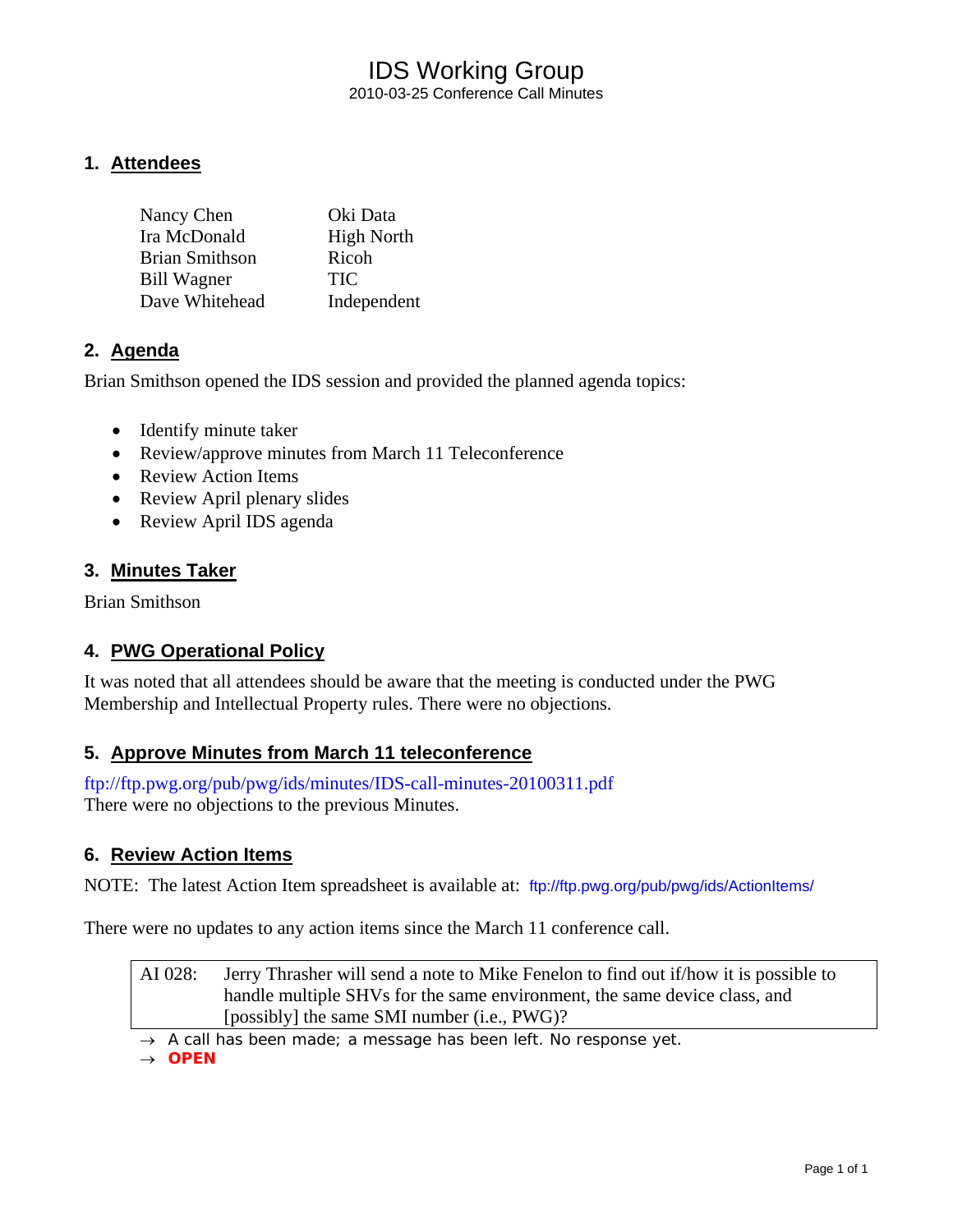# IDS Working Group

2010-03-25 Conference Call Minutes

| AI 032: Joe Murdock will to develop a "Market Rationale" document – with help from within |
|-------------------------------------------------------------------------------------------|
| Sharp.                                                                                    |

→ *Ron Nevo is now also working on this*

→ *OPEN* 

AI 033: Randy Turner will contact Symantec (when appropriate) to encourage discussion with the PWG about a SHV.

→ *This AI is blocked, awaiting market rationale to send to Symantec (see AI #032).*

→ *ON HOLD* 

AI 034: Randy Turner will investigate Symantec's products and their method(s) to "remediate noncompliant endpoints."

→ *OPEN* 

AI 035: Joe Murdock will investigate Microsoft's method(s) of remediation. [Is it accomplished by passing a URL?]

→ *It is accomplished by passing a URL. Will get more details.*

→ *PARTIAL* 

AI 038: (For binding documents) Investigate localization issues.

→ *OPEN* 

AI 041: (For Remediation) Look into providing a remediation URL.

→ *OPEN, unassigned* 

AI 042: (For Attributes) Add a table of XML data type mapping for the semantic model and some brief normative text suggesting these items should be added to the MFD system object.

→ *OPEN* 

AI 044: (For NEA Binding) Recast the NEA Binding document as a TCG TNC Binding document.

→ *OPEN, assigned to Randy Turner* 

### **7. Review April's Plenary slides**

There were some issues identified for the Plenary slides:

- 1. Filename has wrong date (and an embedded space is considered bad form) and maybe overwrote an existing file from February.
- 2. Under "Next Steps", it may be more appropriate to say "Should we also consider supporting the MS SCCM SHV…".
- 3. Under "Next Steps", add another bullet to represent Randy's suggested topics: "Other possible topics will be discussed during the IDS WG F2F meeting".

Brian will update and post for comments.